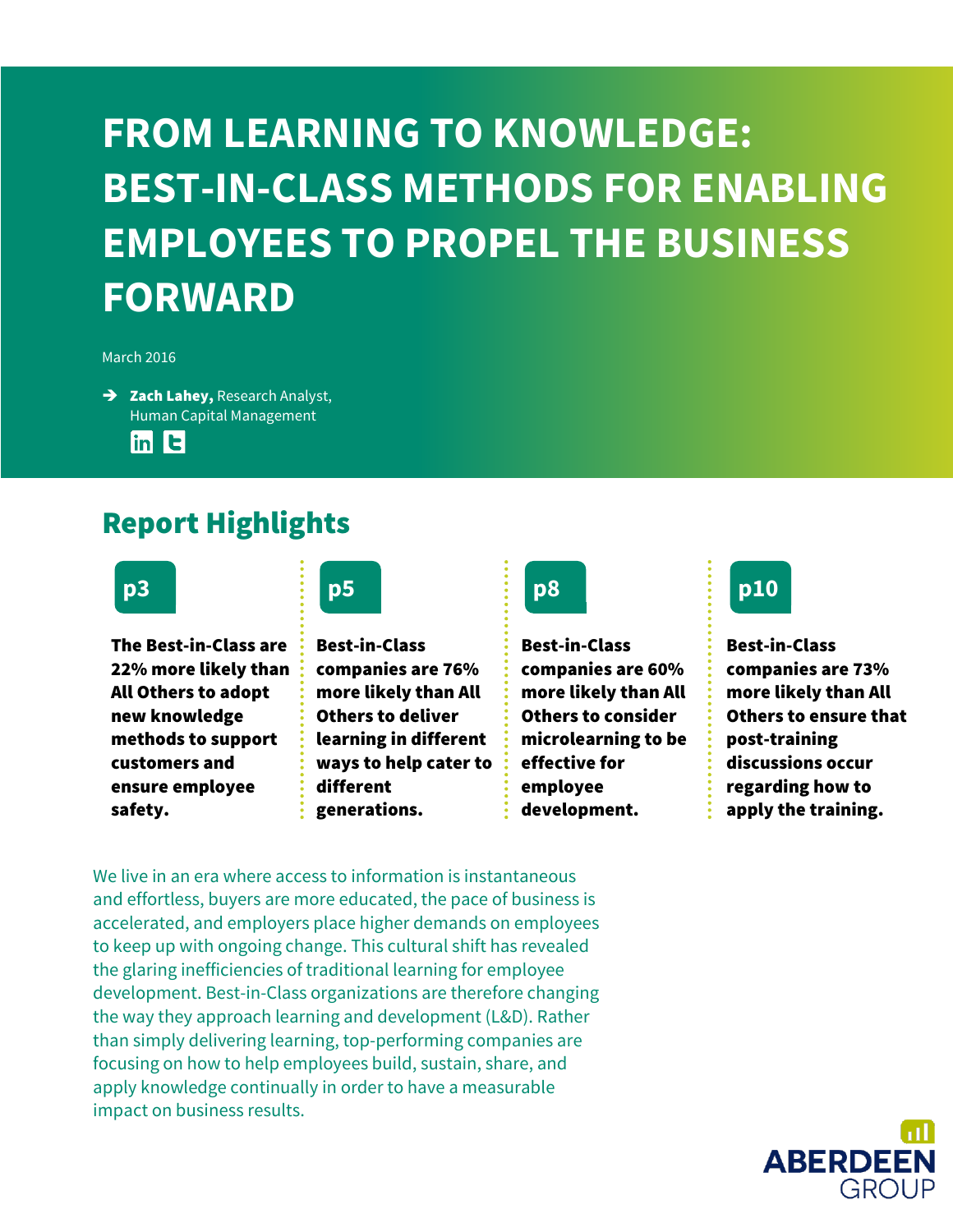**Forty-nine percent of organizations indicated that their main challenge for rolling out learning is ensuring that what is taught is actually understood and utilized on the job.** 

2

#### **Aberdeen Example:**

In the retail world, employees need to know a variety of product lines and keep up to date with promotions, discounts, and availabilities throughout the store and online. So when a new line of products is released, employees need to learn the ins and outs of every item, what's unavailable sizing-wise, and other comparative products. They're often expected to pick up all that new information in a matter of days, if not overnight. That's a lot of content to learn, retain, and then apply, especially so quickly!

#### Understanding the Employee Knowledge Conundrum

Employees have to retain and regurgitate a lot of information to be successful in their roles. Whether that means understanding the details about a medical device, the technical features of an automobile, or what to do in the case of an active shooter incident, the demand on employees' knowledge is great. Without key information at the right time, employees can make costly mistakes, including missing sales opportunities or even confusing safety procedures that result in injuries and compensation claims. What employees know or don't know can have a huge impact on an organization's success.

Organizations, specifically L&D leaders, looking to improve employee performance need to shift their thinking about employee learning. In truth, traditional methods just don't work very well. Whether it's an in-person class or online learning course through an LMS, such tactics provide way too much content for employees to effectively retain and then apply to their jobs. Besides this, the fast pace of business means employees need a way to get answers as quickly as possible or at the point of need so they can be responsive, effective, and safe.

Developing effective knowledge initiatives isn't easy; in fact, 49% of organizations indicated that their main challenge for rolling out learning is ensuring that what is taught is actually understood and utilized on the job. To achieve this, Best-in-Class companies (sidebar) provide a consistent development experience throughout employees' tenures. They use contemporary knowledge-centered modalities to help ensure that employees can learn continually on their own terms. They also identify subject-matter experts (SMEs) to help capture and present specific content. Notably, Best-in-Class companies are

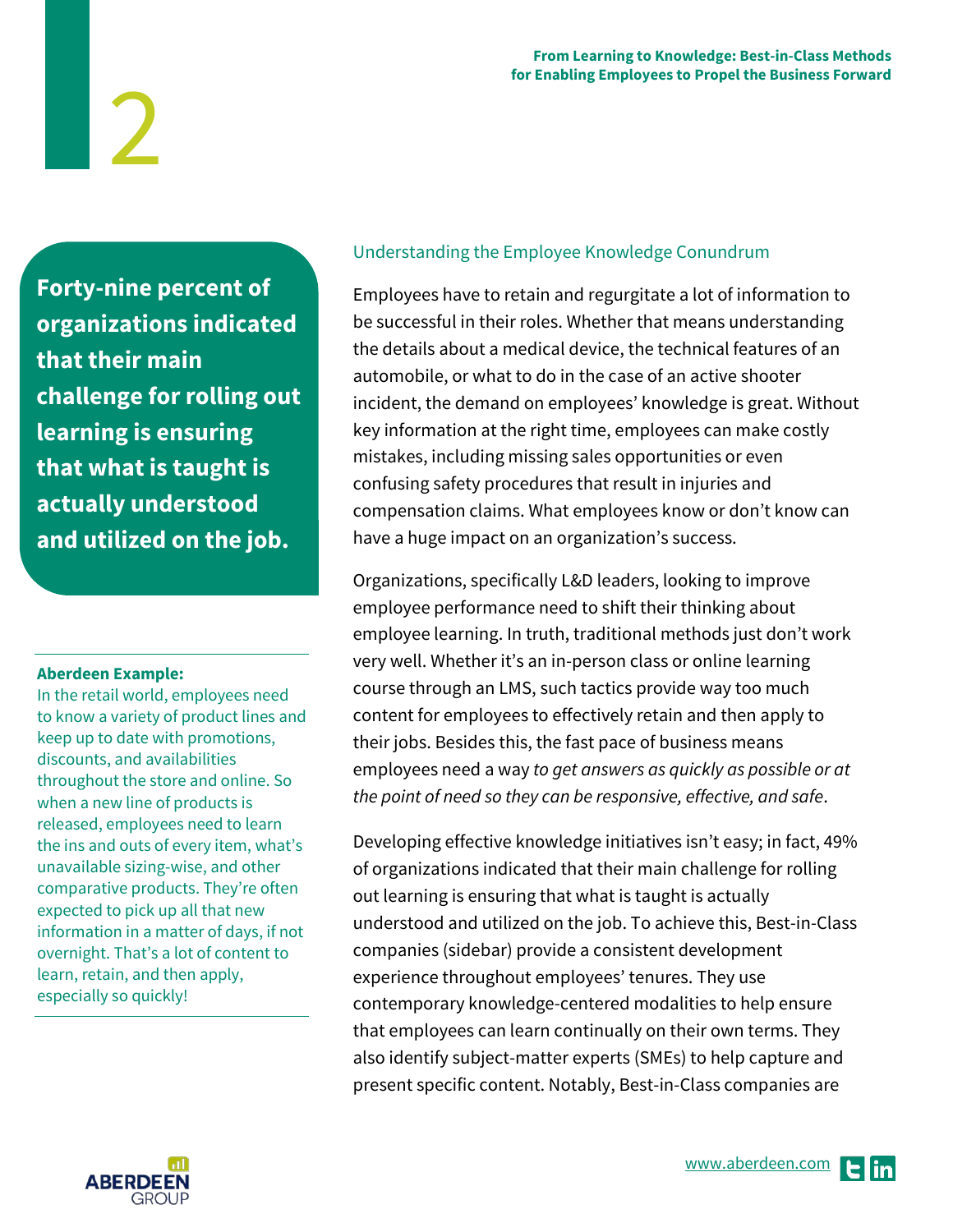22% more likely (28% vs. 23%) than All Others to adopt new knowledge methods to support their employees (Figure 1).

#### **Figure 1: Savvy Companies Provide Knowledge to Employees**



#### Traditional Learning is Bogging Down Employee Development

The reality is that a lot of organizations are stuck in a quagmire. They're using traditional techniques that are not only costly, but ineffective at helping employees build long-term knowledge. The resources that are in place — outdated eLearning, lengthy classroom training, simulations, etc. — are focused on a specific point in time, don't provide easily digestible content, don't offer a personalized learning experience that employees can apply to their specific roles and don't provide a way to help employees remember the information after the session is complete.

While traditional learning techniques may still be popular — with 58% of companies using traditional, self-paced eLearning

#### **Aberdeen's Maturity Class Framework**

Aberdeen's research defines Bestin-Class performance by benchmarking organizations against several key performance metrics. In this case, three metrics were used:

- 85% of employees rated themselves "highly engaged" in the most recent engagement survey
- 15% increase in revenue per full-time equivalent (FTE)
- 16% increase in customer/patient satisfaction rates/score

By looking at organizational performance, we then break the survey respondents into three maturity classes, as described below:

- **Best-in-Class**: top 20% of performers
- **Industry Average**: middle 50% of performers
- **Laggard:** bottom 30% of performers

Sometimes, a fourth maturity class, **All Others,** is used to describe Industry Average and Laggard combined.

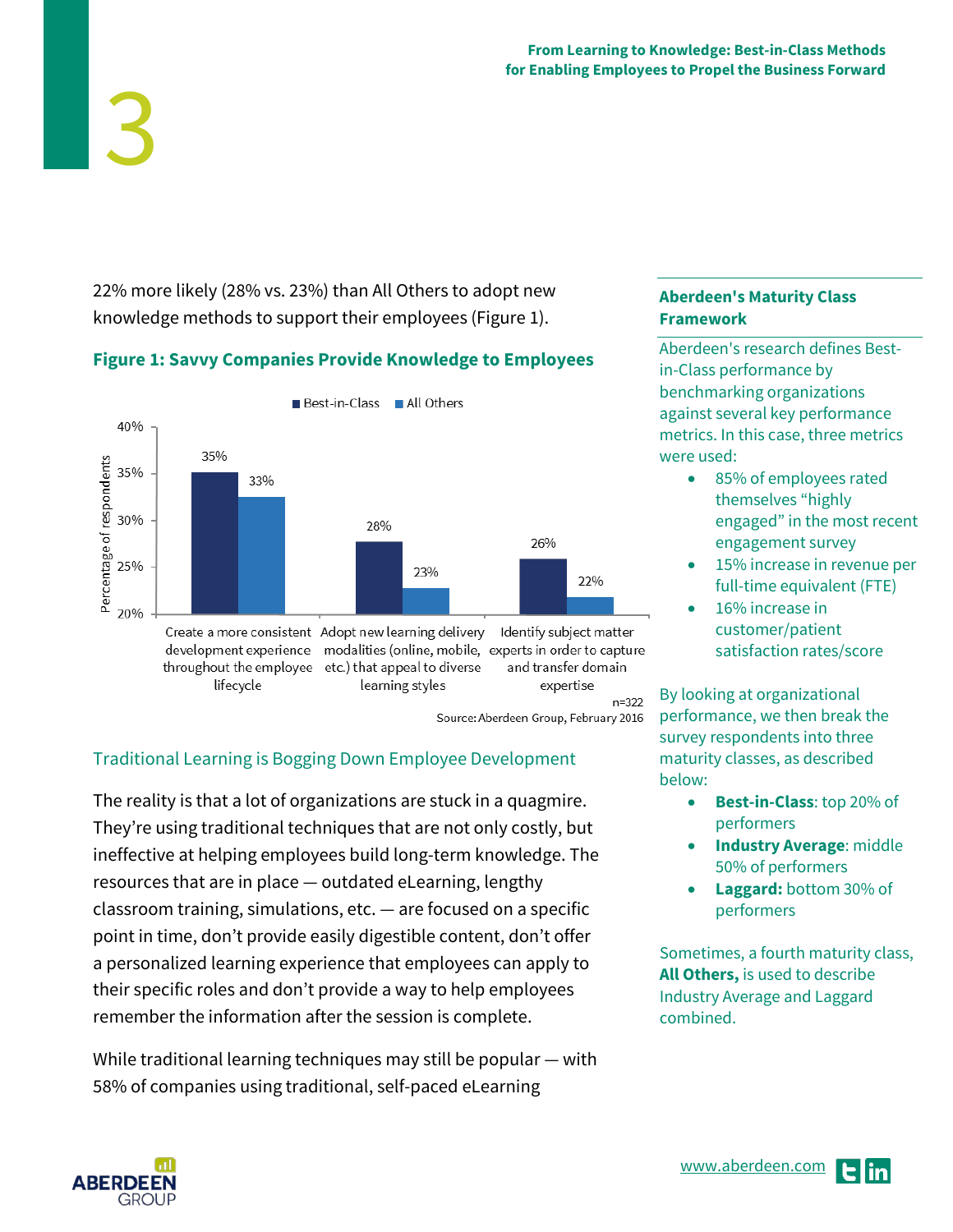**From Learning to Knowledge: Best-in-Class Methods for Enabling Employees to Propel the Business Forward**

"The pace of innovation and changes in our customer environment, coupled with the need to be more efficient than ever, makes it challenging to keep the sales organization at the knowledge level required to be most effective." **~ John Knoble, Director of Commercial Learning, Ethicon**

4

#### **Aberdeen Example:**

For instance, learning all about a new monetary offering is an expectation for financial advisors so that they can better service their customers. But when the content is presented in extensive, hour-long chunks whether in person or online — it's a lot harder to determine the exact information necessary to understand the new product. Then the financial advisors need to take their newly acquired insight about the product and present it to customers, who will often have countless questions about the details and potential implications of the new product.

methods to disseminate content — they don't work that well for the modern learner. Whether employees are constantly on their feet, such as in hospitals or retail, if they're operating phones in customer service and support roles, or they're on the go selling medical devices, they all share a common need for quick, digestible information. It's next to impossible for employees with so much on their plates to sit down for an hour or two to learn. In fact, it's estimated that less than 1% of an average employee's [work week is available to learn something new.](http://www.bottomlineperformance.com/can-micro-learning-help-stressed-unmotivated-learners/)

Moreover, humans, let alone the most committed employees, aren't able to retain a large amount of information at once. Whether it's our short attention spans or all of the other things racing through our minds, it's extremely difficult to recall the finite, most relevant details from any lengthy presentation, video, or course (sidebar for an example).

While synthesizing information poses a problem for employees, employers have their own challenge: putting together the content for traditional in-person or online training. Doing so requires a lot of time, money, and internal resources. In fact, it's estimated that [companies worldwide spend \\$130 billion dollars](http://www.forbes.com/sites/joshbersin/2014/02/04/the-recovery-arrives-corporate-training-spend-skyrockets/)  [every year on employee learning and development programs.](http://www.forbes.com/sites/joshbersin/2014/02/04/the-recovery-arrives-corporate-training-spend-skyrockets/) Spending that kind of money on resources that aren't effective for employee knowledge, development, and engagement is a major detriment to the success of the business, the satisfaction of the customer, and the confidence of the employee.

While 79% of organizations believe that learning and development is critical to their organization's ability to execute on strategy, the most popular methods aren't helping enough. The fact is, employees need a combination of information in their heads and at their fingertips in order to effectively perform their jobs.

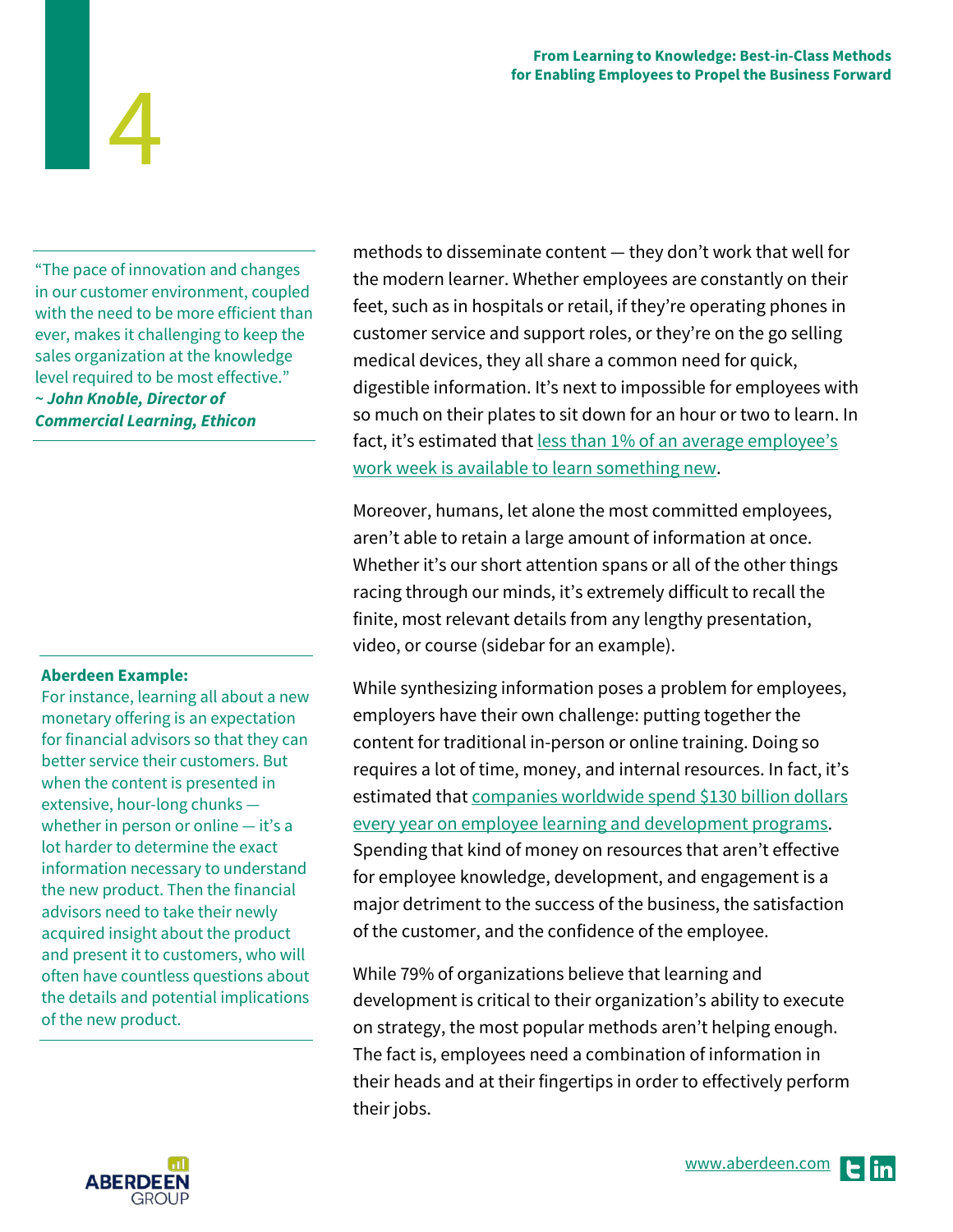#### Contemporary Learning Modalities Are Here to the Rescue

Thankfully, there are significantly more effective resources available today that can better assist with employee knowledge and development. In order to diagnose their employees' individual needs, Best-in -Class companies are taking decisive actions to ensure that their employee knowledge initiatives are well planned (Table 1).

#### **Table 1: Best-in-Class Companies Plan Ahead for Employee Knowledge Transfer**

|                                                 | <b>Best-in-Class Companies All Other Companies</b> |     |
|-------------------------------------------------|----------------------------------------------------|-----|
| Assessing the current skill/knowledge/          | 91%                                                | 39% |
| competency levels to determine gaps             |                                                    |     |
| Delivering knowledge in ways that are           | 37%                                                | 21% |
| appealing to multiple generations/learner types |                                                    |     |
| Keeping knowledge agile enough to respond to    | 33%                                                | 24% |
| shifting business priorities                    |                                                    |     |

n=322

Source: Aberdeen Group, February 2015

Best-in-Class companies are 2.3 times more likely (91% vs. 39%) than All Others to assess current skill levels to determine gaps. With such insight, organizations can figure out what specifically each employee struggles with and develop a knowledge-transfer plan that fits their profile. In an era where the workforce is made [up of five different generations,](https://hbr.org/2014/09/managing-people-from-5-generations) it's important to have different learning methods to fit different learner types. Hence why Bestin-Class companies are 76% more likely (37% vs. 21%) than All Others to deliver learning in different ways.

Savvy companies are 76% more likely than All Others to deliver learning in different ways to help cater to different generations in the workforce.



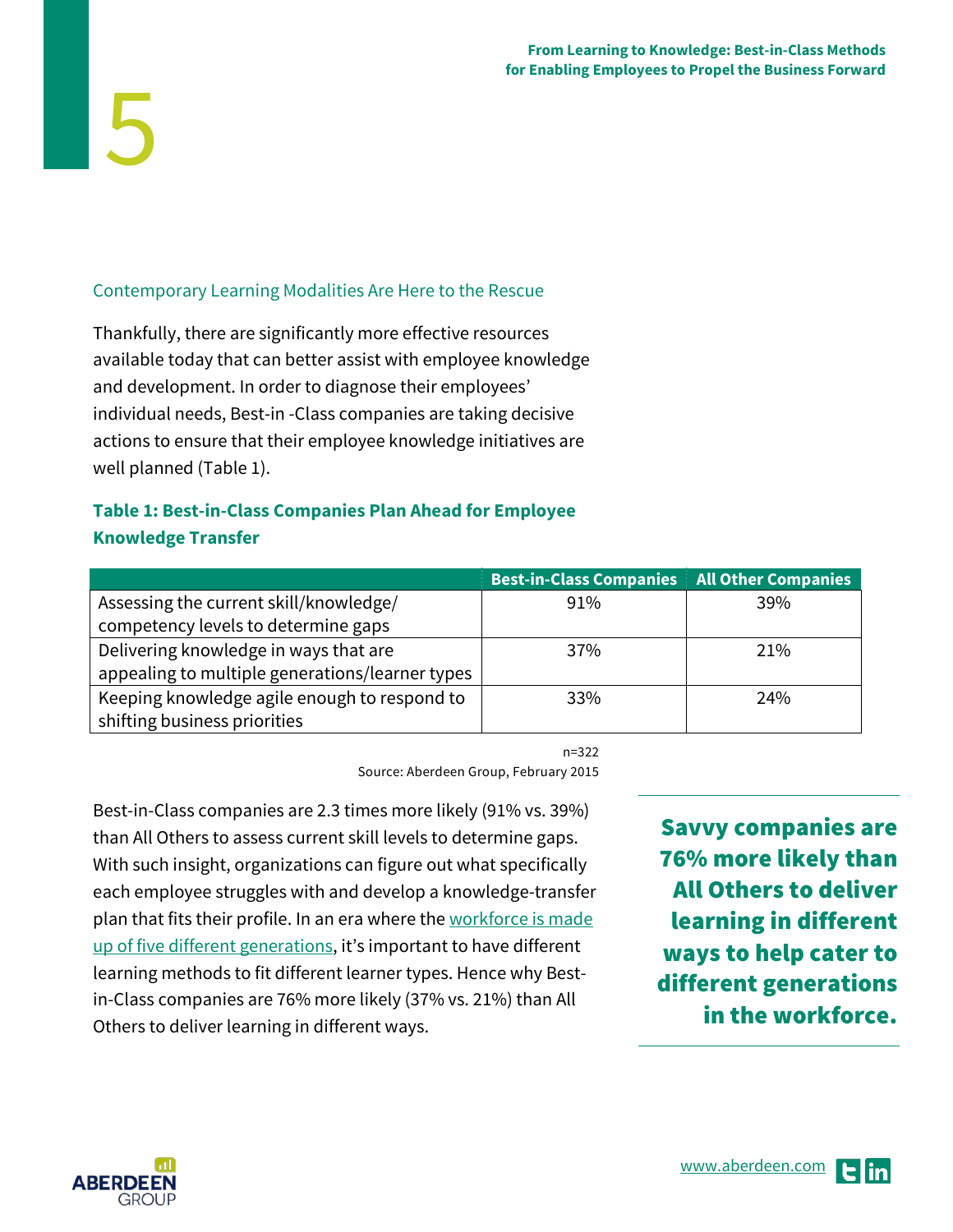There's a plethora of methods available to solve the knowledge problem, including: microlearning, mobile learning, usergenerated content, gamification, and more. Each one has its own value, requirements, and implications for the workforce. But, ultimately, such methods are oriented toward employees and are structured to make their roles and responsibilities easier to handle. That way, the workforce can more easily access information that will allow them to better meet the needs of the business.

These resources tend to be easier to use and more accessible than their traditional counterparts. They are robust, yet simple, easy to use, and designed with the user in mind. Such technologies are akin to consumer-oriented, real-world resources like Google, Facebook, and YouTube. With such ease of access, the workforce can add content and share with their coworkers as need be.

Top companies are recognizing the importance of empowering their employees to learn wherever and whenever (Figure 2). In fact, Best-in-Class companies plan to increase their spending by 121% over the coming two years. Further, businesses that plan to increase their spending on learning in the next 12 to 24 months plan to do so by 87%.

Best-in-Class companies plan to increase their learning spend by 121% over the next two years.

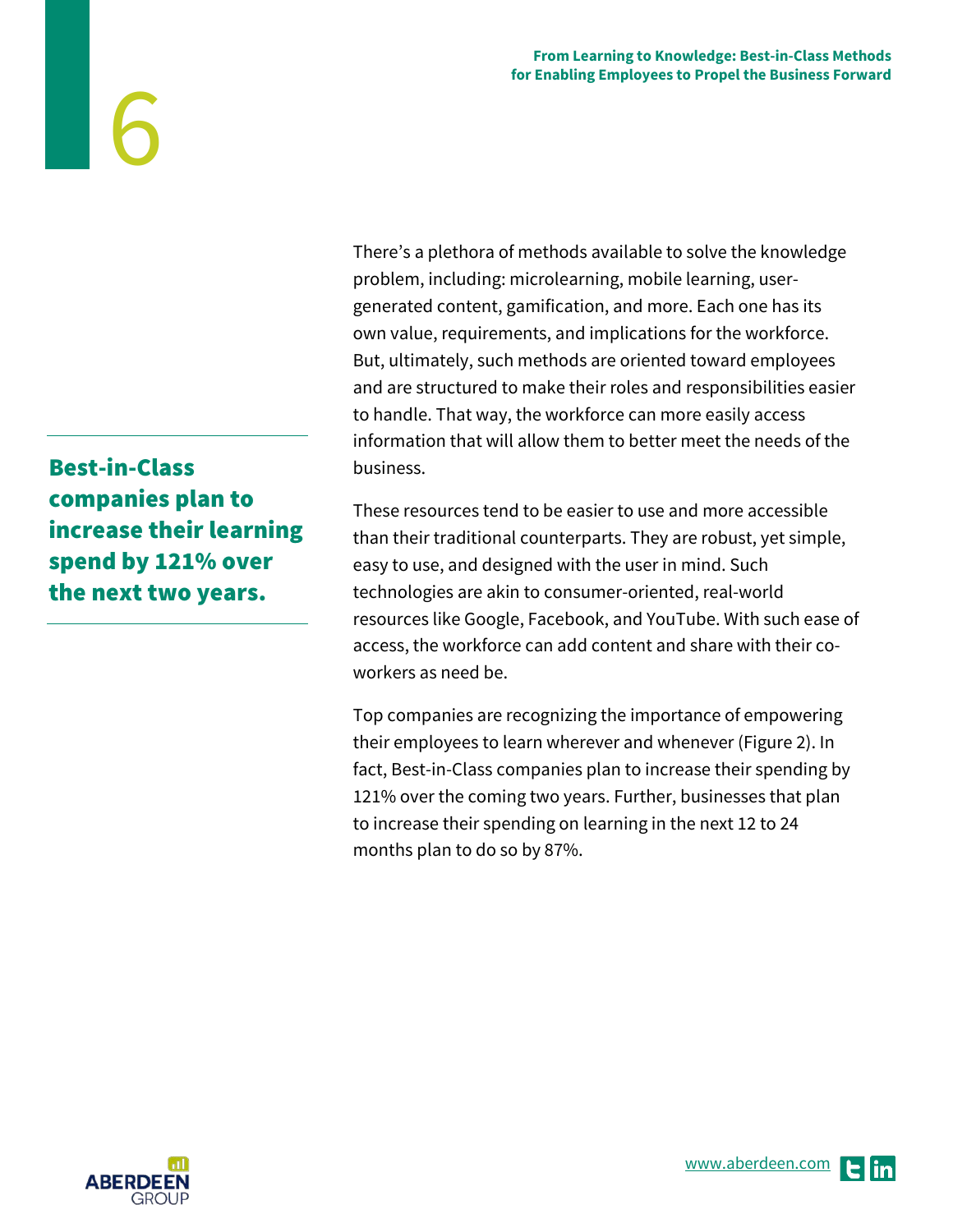

#### **Figure 2: Enable Employees to Learn Wherever and Whenever**

Notably, Best-in-Class companies are 22% more likely (60% vs. 49%) to provide employees access to a learning self-service portal where they can easily consume the applicable content. So whether learning occurs at kiosks, on tablets, or on smartphones outside of work hours, employees can learn when they need it the most, as well as when they have the time to do so (sidebar for an example).

With that in mind, let's explore modern learning methods that, when combined together, can enable a higher degree of employee understanding and performance on the job. To help get to that point, organizations need to focus on providing employees with digestible knowledge that they need, both for their minds — such as microlearning — and for their fingertips such as knowledge on demand (ideally, through mobile access).

Best-in-Class companies are 22% more likely to provide employees access to a learning selfservice portal where they can easily consume the necessary content.



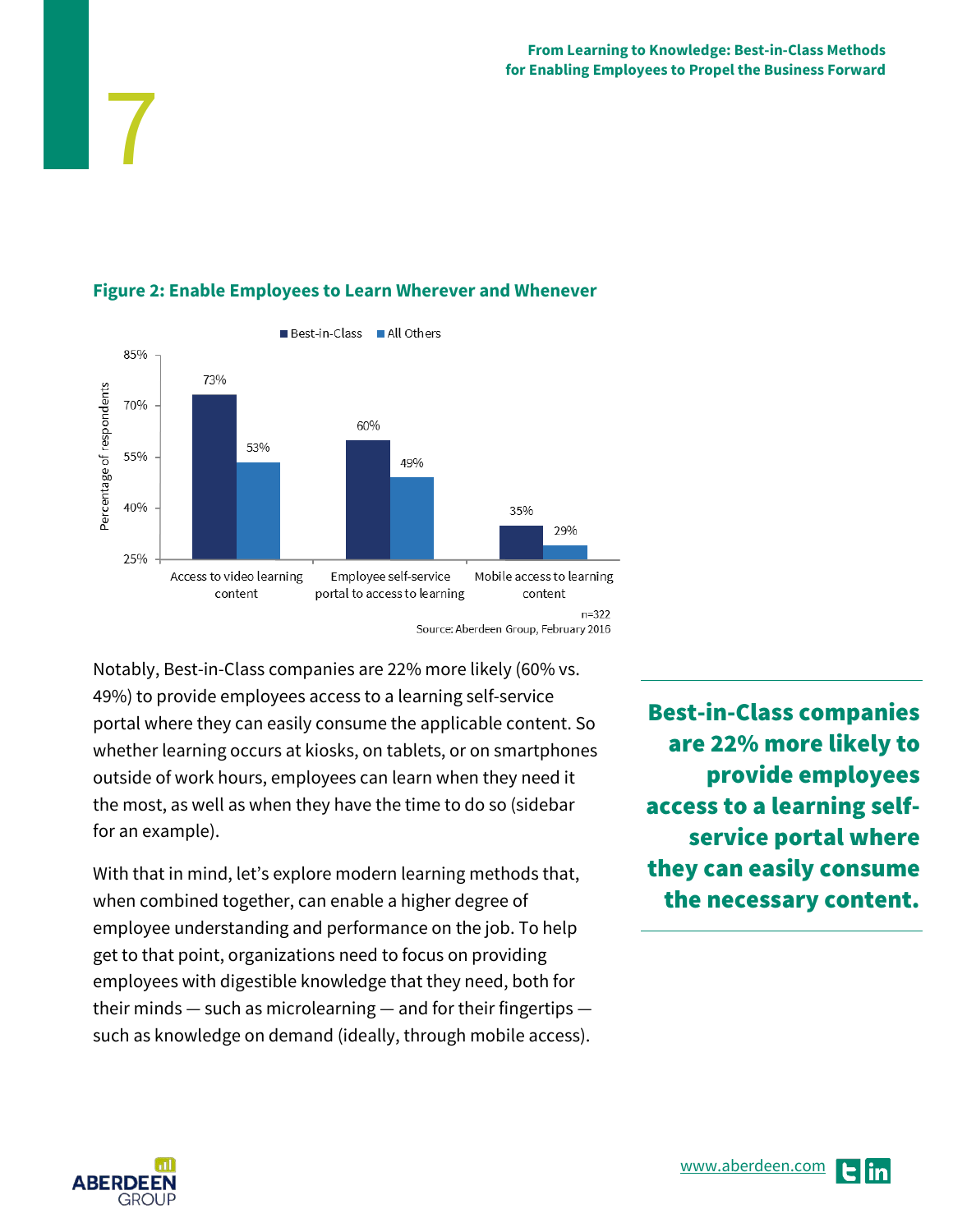#### **From Learning to Knowledge: Best-in-Class Methods for Enabling Employees to Propel the Business Forward**

#### **Aberdeen Definition:**

8

Microlearning is a method of learning that delivers content to employees in short, very specific bursts (think "bite-sized learning" or "learning nuggets"). Microlearning activities are usually completed in less than four minutes, making them digestible and manageable.

#### **Aberdeen Example:**

For instance, a pharmaceutical sales executive has a break between meetings and learns about an update on a popular medication via her phone in real time. She can then review a three-minute video and a brief Q&A about the new update before her next call. With such insight at her disposal, she can do a significantly better job at satisfying her customer (and he often doesn't know it, either).



#### **Microlearning**

Microlearning (sidebar) is a great resource for organizations that want to help their employees process small pieces of information. Microlearning is helpful for a wide variety of industries, from retail and professional sales, to finance, insurance, and consulting, to healthcare and pharmaceuticals, to telecom and supply chain. Smart organizations understand just how valuable informative tidbits can be for an employee's knowledge retention when presented ongoing. Notably, Best-in-Class companies are 60% more likely (88% vs. 55%) than All Others to consider microlearning to be effective for employee development.

Microlearning is certainly a stark contrast from traditional eLearning, which is often generic and requires a serious time commitment to consume and extract the most applicable information. Microlearning can be used to introduce new concepts or highlight minute details, so long as the information is presented in concise snippets, targets employees' specific knowledge needs and allows employees to access it wherever and whenever they like. This is why companies that use microlearning for employee development are almost twice as likely (50% vs. 26%) to enable them to access content from their mobile devices as compared to non-users.

#### Mobile Learning

Employees need the ability to figure things out on the go. With access to the right information from their mobile devices, employees can answer customers' questions, pose questions to colleagues, watch videos, participate in internal social sites, and consume additional content, anytime and anywhere. Per Figure 2 on page 7, Best-in-Class companies are 21% more likely (35%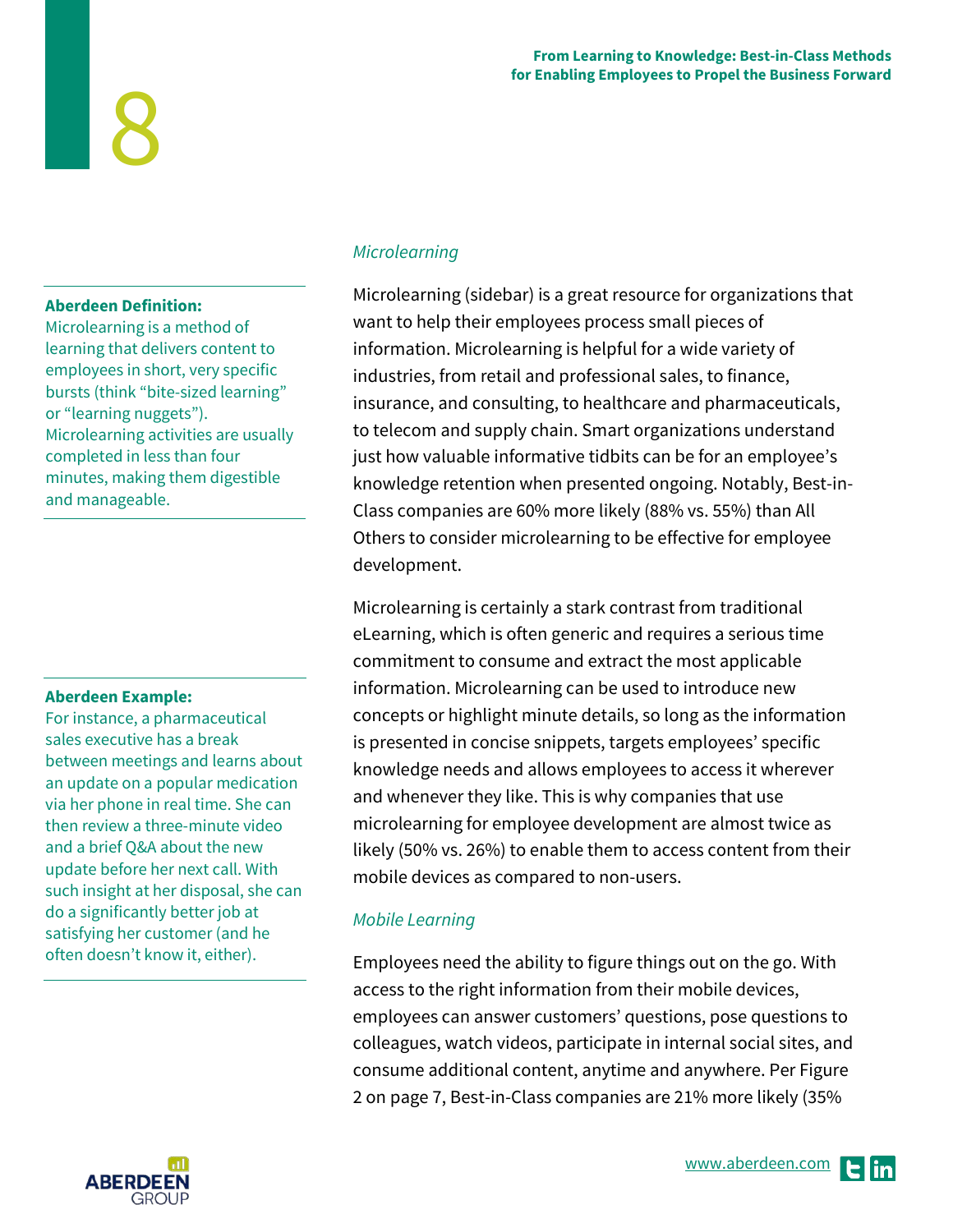vs. 29%) than All Others to provide mobile access to learning content. While a majority of top-performing companies might not use mobile learning, they understand that it's imperative to enable employees to solve problems easily. Further indicative of this is that the overall adoption of mobile learning has grown by 20% since 2013 (30% vs. 25%).

#### User-Generated Content

9

SMEs create microlearning content so they can more effectively and efficiently explain new concepts and updates to employees. However, user-generated content provides employees with experiences and personal insights into how to execute specific ideas in ways SMEs can't. User-generated content provides employees with unique perspectives on internal responsibilities that SMEs didn't focus on in their tutorials.

That's why smart companies prioritize opportunities for employees to contribute their own insights. For instance, Bestin-Class organizations are 80% more likely (18% vs. 10%) than All Others to utilize user-generated content to help uncover hidden knowledge within their own organization. Tapping their most valuable assets (employees) and using their insights gained spending time on the job can help other employees learn more. Moreover, Best-in-Class companies are 36% more likely (30% vs. 22%) than All Others to encourage learning from peers via social learning to help with employee development.

#### Gamification

Gamification (sidebar) is a concept that has been tossed around and even misused. But when employed correctly, gamification is

"Earning mindshare amidst all of the competing demands of a sales representative's time required an innovative approach that engaged them on their terms."

> **~ John Knoble, Director of Commercial Learning, Ethicon**

> > **Aberdeen Definition:**

Gamification is the practice of applying game mechanics to non-game contexts or situations to teach new behaviors and/or encourage existing behaviors to continue.



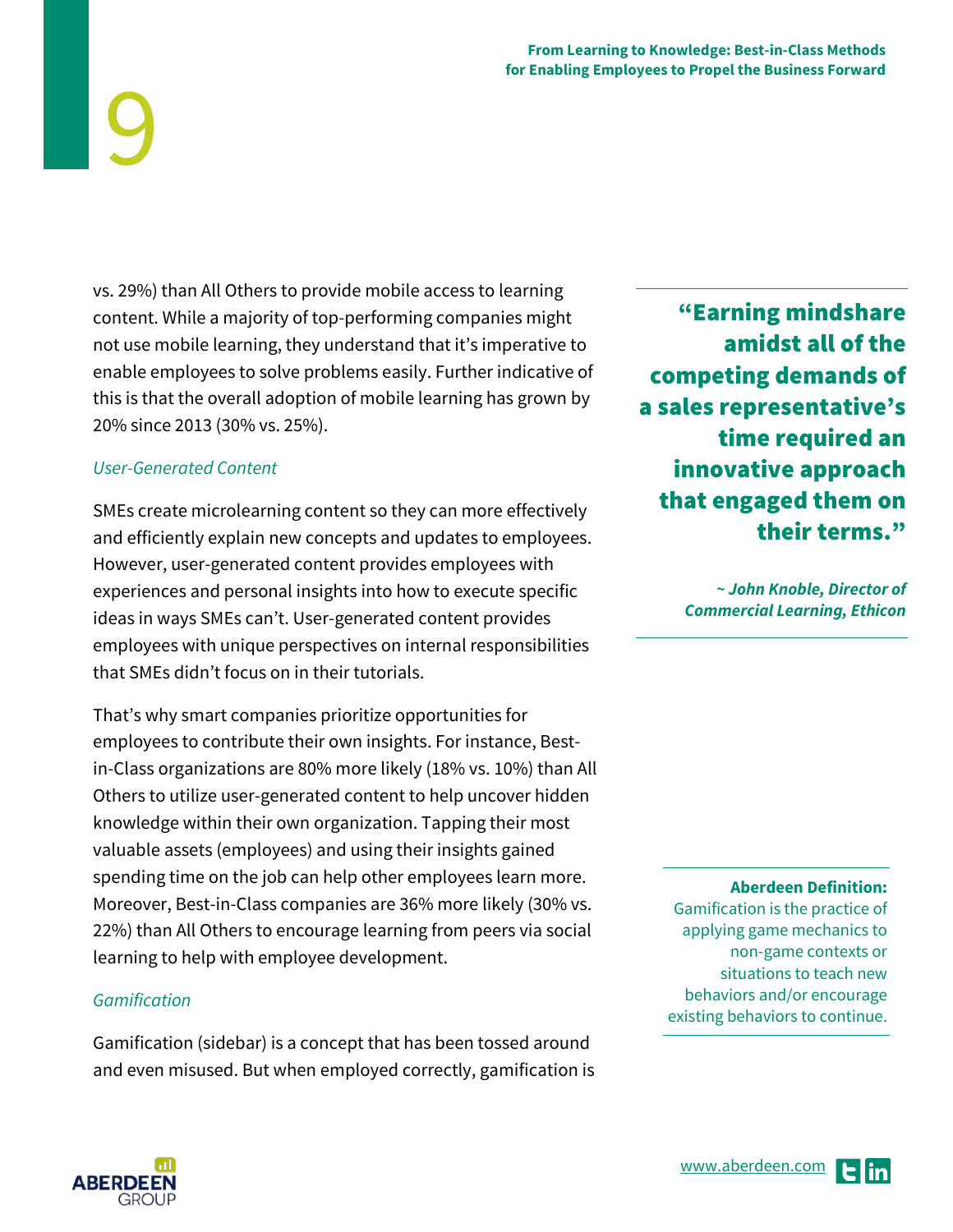an effective way to engage employees and help them retain key information. Top companies are committing increased efforts toward such a methodology for knowledge retention; in fact, Best-in-Class companies are almost three times more likely (32% vs. 12%) than All Others to use gamification to support their employees.

Ultimately, top companies invest in resources — whether its microlearning, mobile, user-generated content, or gamification — that actively empower their employees. On top of that, the ability to truly quantify the ramifications of modern resources for employee development is equally as important.

#### Measure the Impact of Modern Employee Knowledge

Just as there are a multitude of ways to build up employees' skill sets and abilities, there are many tactics to determine the impact of learning on the organization. For starters, it's imperative to set core competencies for each job and career path to ensure you can consistently measure employees' knowledge to set standards moving forward. Best-in-Class companies understand how important such a structure is to their ongoing success. In fact, top performers are 32% more likely (54% vs. 41%) than All Others to define core competencies to help plan for current and future employees.

Another tactic is to facilitate an ongoing dialogue, rather than a single yearly review, between workers, their managers, and HR, specifically around listening to employees' needs, incorporating them into establishing and meeting goals, and ensuring that they understand how to make use of their new knowledge. For instance, Best-in-Class companies are 73% more likely (38% vs. 22%) than All Others to ensure that after training is conducted employees have one-on-one meetings with their immediate

Best-in-Class companies are 73% more likely than All Others to ensure that after training is conducted employees have one-onone meetings with their immediate managers to discuss how to apply the training in their specific roles.

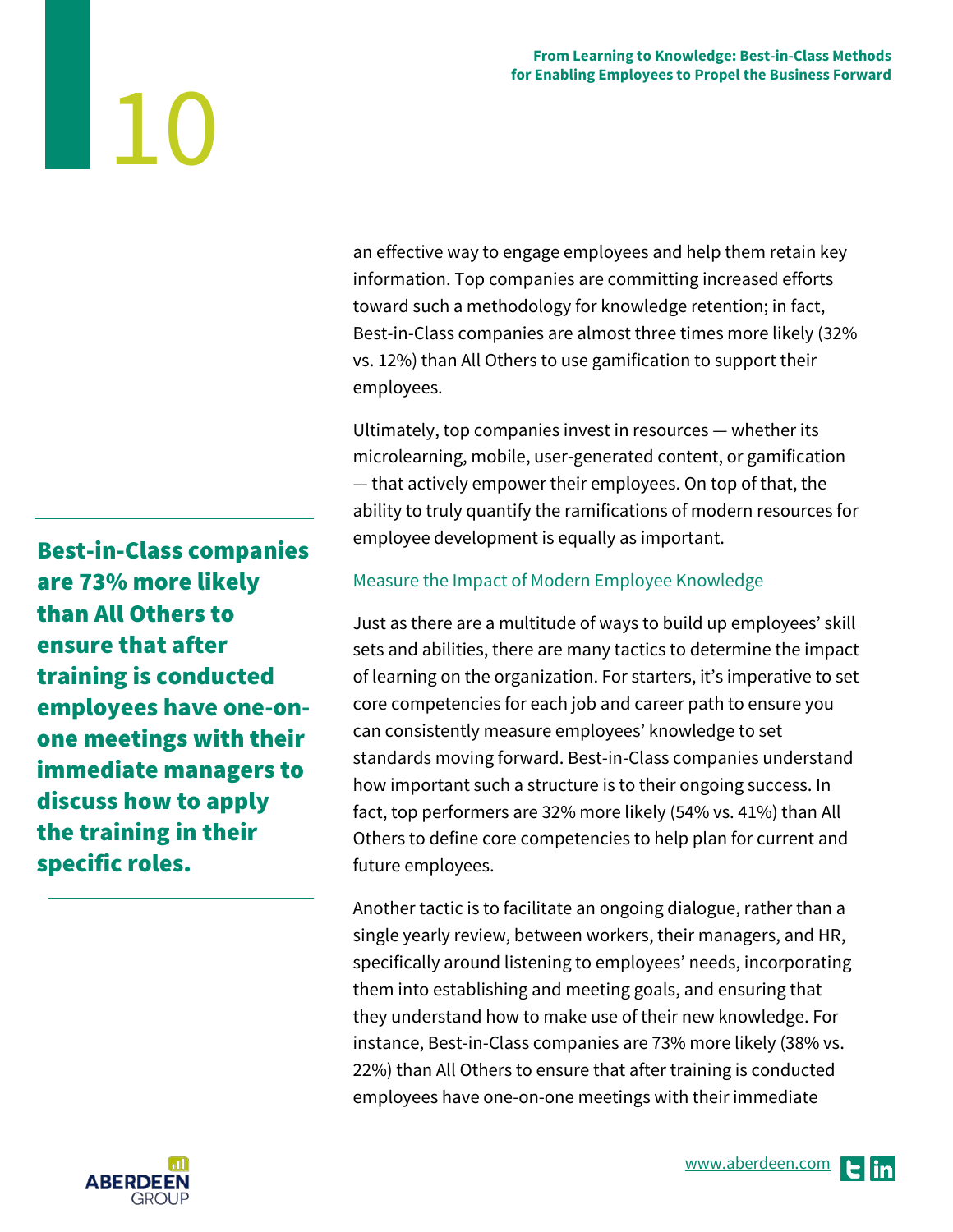managers to discuss how to apply the training to their specific roles.

11

So instead of bestowing knowledge on the workforce and expecting employees to comprehend exactly what they need in order to be successful, perceptive organizations ensure that managers work cohesively with their employees. Said dialogue extends to performance management as well. Best-in-Class companies are 44% more likely (65% vs. 46%) than All Others to empower employees to collaborate with their managers to create their performance goals (rather than them being created for them).

Another tactic to determine if your employees are connecting with your methodologies is by measuring the business impact of modern versus traditional techniques. For instance, Figure 3 (page 12) compares several methods, namely between two vital modalities necessary for retooling knowledge management microlearning and mobile learning — and eLearning or no learning whatsoever. For instance, when organizations empower their employees with mobile or microlearning, they experience a 43% year-over-year improvement in customer satisfaction as compared to using eLearning or no learning. Such methods afford employees more time to care for the customers and less time trying to determine what's wrong or what's not working in order to do so. With well-designed knowledge resources within their workflow, employees can spend less time looking for information and spend more time focused on completing their work.

When organizations empower their employees with mobile or microlearning, they experience a 43% yearover-year improvement in customer satisfaction as compared to using eLearning or no learning.



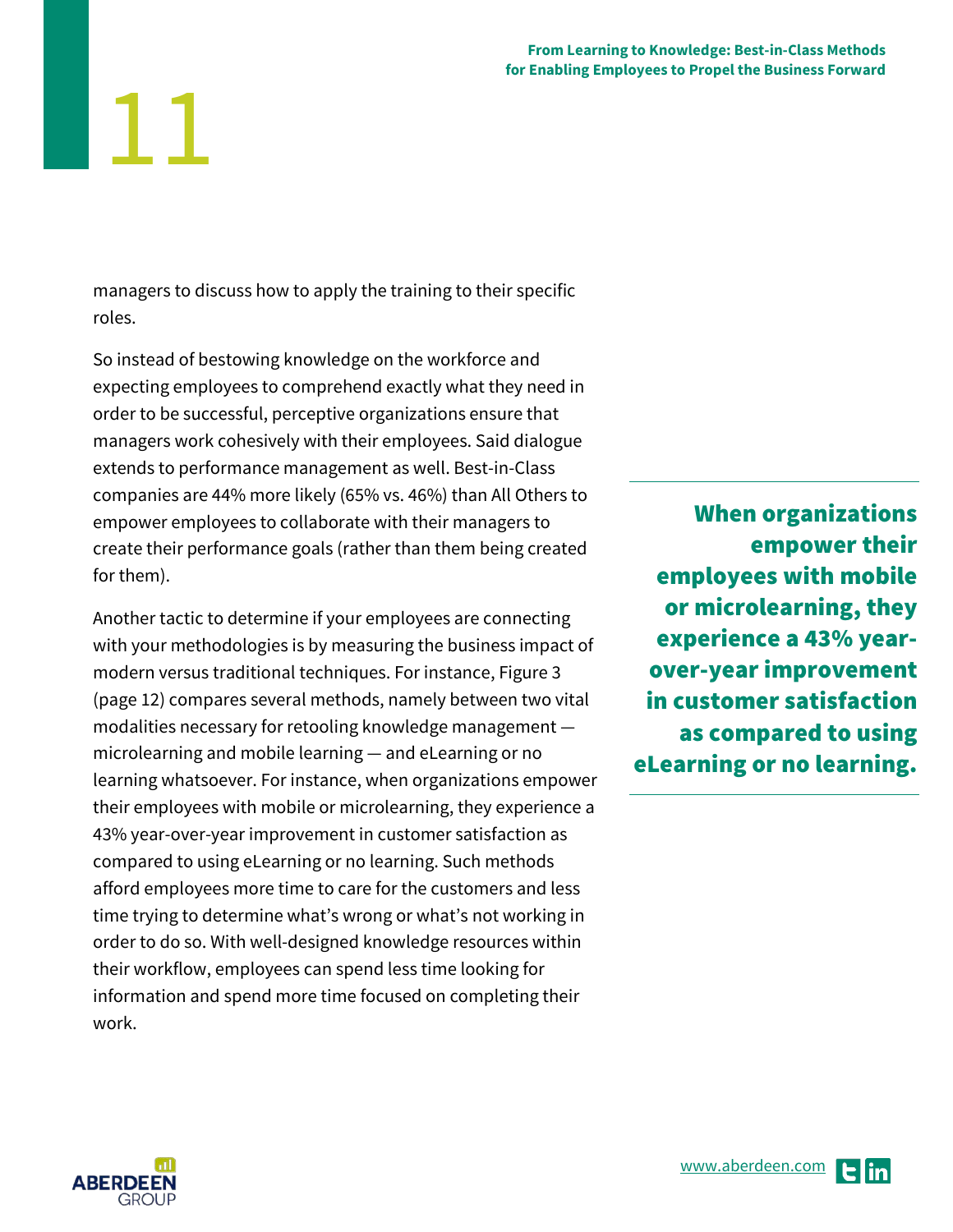#### Mobile learning used Microlearning used eLearning used Mon-users 10% 10% 10% 9.0% Year-ovear-year improvement 8.0% 7.7% 7.7% 8% 7.4% 5.9% 6% 4.9% 4.5% 4.4%  $41%$ 4% Customer satisfaction Revenue per FTE Retention of employees  $n = 322$ Source: Aberdeen Group, February 2016

#### **Figure 3: Modern Modalities Seriously Benefit the Business**

Companies with microlearning in place experienced 63% greater year-over-year improvement in revenue per full-time equivalent.

12

Companies with microlearning in place experienced 63% greater year-over-year improvement in revenue per full-time equivalent (FTE) than companies without microlearning in place (8% vs. 4.9%, respectively). With ease of access, employees can learn more effectively and, as a result, bring in greater revenue.

#### Conclusion

Top-performing organizations understand that they need to transition from delivering learning to driving employee knowledge, which is best accomplished by using a combination of modalities to ensure they educate their workforce properly. A lack of appropriate knowledge can be a huge problem for simultaneously keeping employees safe, ensuring they can assist customers as efficiently as possible, and allowing them to perform at their best.

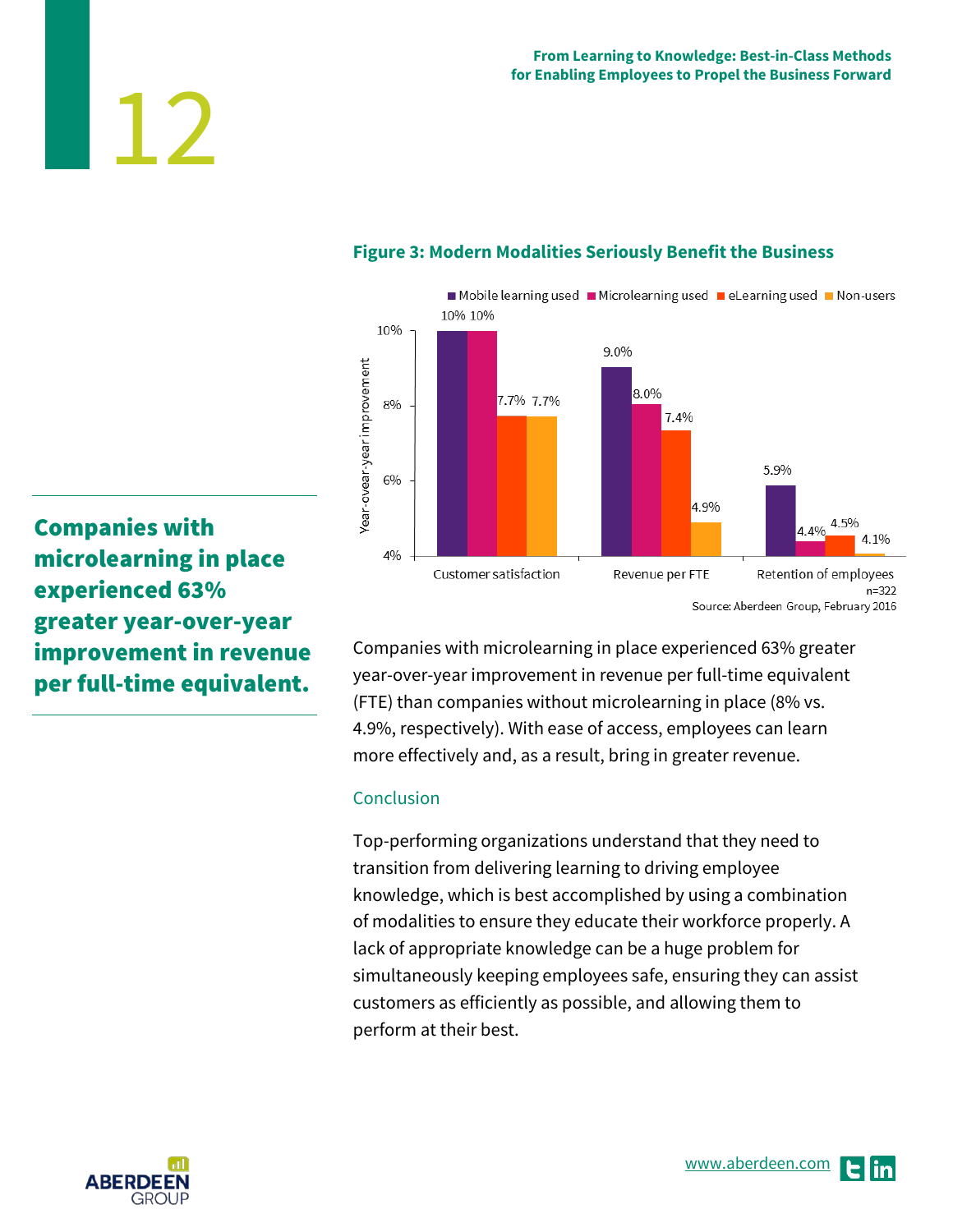#### **From Learning to Knowledge: Best-in-Class Methods for Enabling Employees to Propel the Business Forward**

# 13

By adopting the right knowledge-centric technologies, guided by both the needs of employees and of the business, L&D leaders can help to improve employee and organizational performance. To achieve this objective, organizations should take the following three steps:

- 1. **Reframe learning as knowledge:** Instead of simply delivering learning using traditional approaches, think about how to help your employees turn learning into knowledge. Then, help them apply that knowledge in their specific work setting so they can achieve key outcomes. By setting objectives for the final product, and developing learning programs that align with these objectives, organizations can enhance the value of training to the business.
- 2. **Empower employees to share their knowledge with others:** It's necessary that companies enable employees to share knowledge with each other. Members of the workforce — young or old, tenured or brand new — all have varying experiences and insights. Who's to say who will benefit from certain anecdotes or challenges? It might turn out that your most experienced retail employees can learn something from someone new that can't be taught by a SME. Employees should not only feel comfortable sharing their expertise and questions with each other, but they should also have resources that will allow them to do this whenever, wherever.
- 3. **Out with old learning, in with new knowledge:** Whether through microlearning, mobile learning, gamification or beyond, employees require modern features to remain engaged and motivated to keep up with the growing

#### **Three Steps to Proceed Forward:**

- Reframe learning as knowledge
- Empower employees to share knowledge with co-workers
- Out with old learning, in with new knowledge